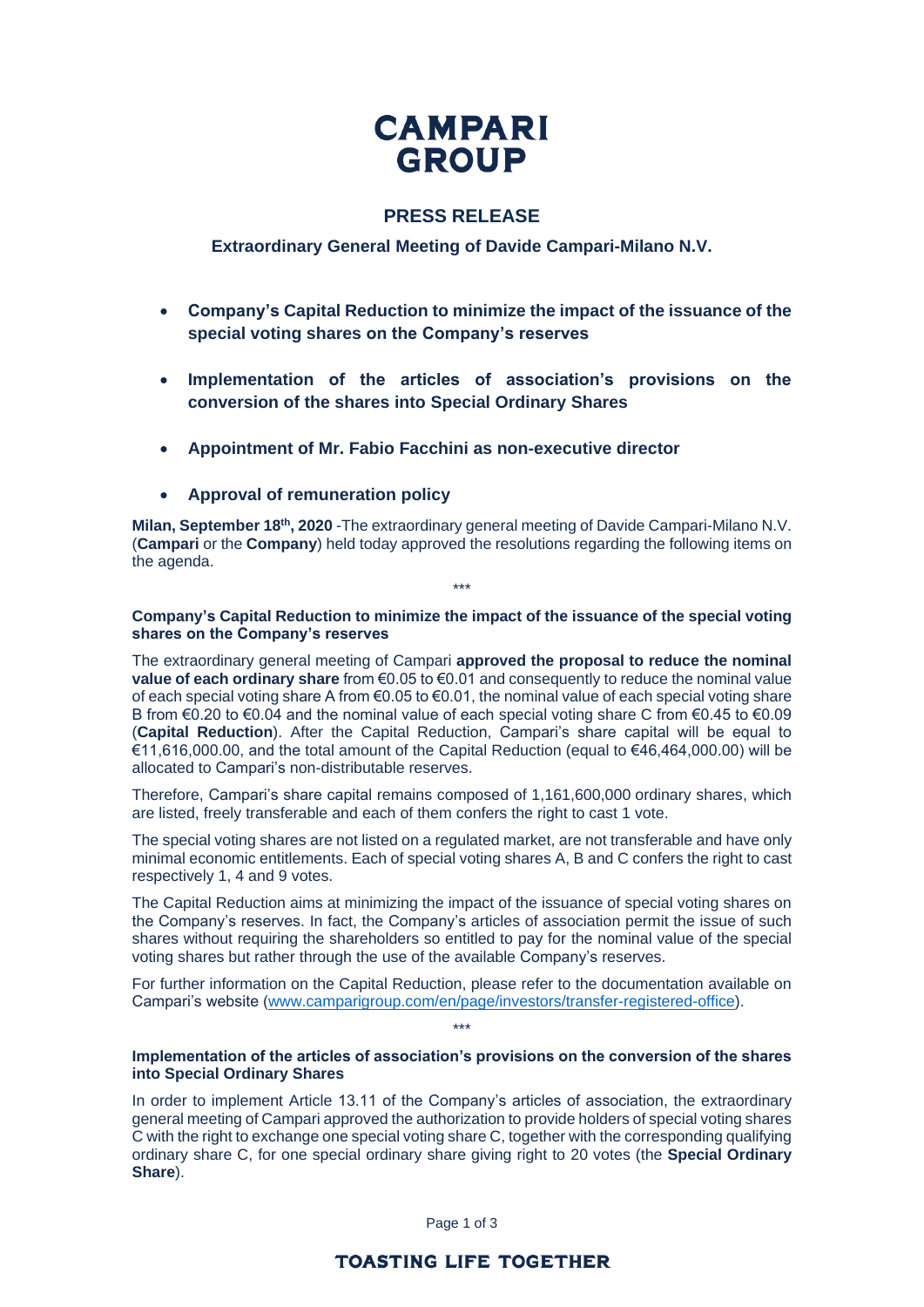Such right of conversion aims at further strengthening the Group's stability and fostering the development and the continuous involvement of a stable base of long-term shareholders.

In order for a special voting share C and the corresponding qualifying ordinary share C to qualify for conversion into a Special Ordinary Share giving right to 20 votes, a shareholder must hold such special voting share C at the designated conversion period. There will be **two windows** for holders of special voting shares C to apply for conversion: (*i*) the **first conversion period will start on 1st November 2028 and end on 30 November 2028**, and (*ii*) the **second conversion period will start on 1st November 2030 and end on 30 November 2030**.

The second conversion period will allow all shareholders as at the date hereof to qualify for conversion of their shares into Special Ordinary Shares: all shareholders opting to become eligible for special voting shares A prior to 30 November 2020 will be qualified for holding special voting shares C during the second conversion period and will be thus entitled to exercise the conversion right into Special Ordinary Shares.

The Special Ordinary Shares will have the same economic rights as the existing ordinary shares, and will not be listed on a regulated market. \*\*\*

#### **Appointment of Mr. Fabio Facchini as non-executive director**

The extraordinary general meeting of Campari **approved the proposal of the Company's board of directors to appoint Mr. Fabio Facchini as non-executive director** for the period ending at the closure of the annual general meeting of shareholders to be held in 2022.

Mr. Fabio Facchini is considered independent within the meaning of the Dutch Corporate Governance Code. The Board of Directors believes that Mr. Facchini's audit experience and general management expertise will provide a valuable contribution to the board of directors.

\*\*\*

#### **Approval of remuneration policy**

The extraordinary general meeting of Campari **approved the remuneration policy**, as **updated and amended in accordance with the new Dutch legal framework**. The remuneration policy provides for the parameters for the remuneration of the executive directors and the non-executive directors, taking into account the relevant legal requirements and the principles of the Dutch Corporate Governance Code that follow from applicable Dutch and European legislation. The remuneration policy is made available on Campari's website [\(https://www.camparigroup.com/en/page/group/governance\)](https://www.camparigroup.com/en/page/group/governance).

\* \* \*

#### **IMPORTANT INFORMATION FOR INVESTORS AND SHAREHOLDERS**

This press release is for informational purposes only and is not intended to constitute and does not constitute an offer or an invitation to exchange, sell or a solicitation of an offer of subscription or purchase, or an invitation to exchange, purchase or subscribe for any financial instrument or any part of the business or assets described herein, any other participation or a solicitation of any vote or approval in any jurisdiction, in relation to this transaction or otherwise, nor will any sale, issuance or transfer of financial instruments take place in any jurisdiction in breach of the applicable law. This press release must not be interpreted in any way as a recommendation to anyone who reads it. No offer of financial instruments will be made. This press release is not a prospectus or information document on a financial product or other offer document for purposes of Regulation (EU) 2017/1129 of the European Parliament and Council dated 14 June 2017.

The issuance, publication or distribution of this documentation in certain jurisdictions may be restricted by law and, therefore, persons in the jurisdictions in which this document is issued, published or distributed must become informed and comply with such restrictions.

This press release does not constitute an offer of sale of financial instruments in the United States under the Securities Act or in any other jurisdiction in which it is illegal to make such an offer, or a solicitation of votes for the Shareholders' Meeting mentioned in this document. The financial instruments referred to in this press release have not been and will not be registered in accordance with the Securities Act or the laws concerning financial instruments of any state of the United States, and any statement to the contrary constitutes a breach of the law. The financial instruments referred to in this press release may not be offered or sold in the United States or to, or on behalf of or for the benefit of U.S. Persons, as defined in Regulation S under the Securities

Page 2 of 3

## **TOASTING LIFE TOGETHER**